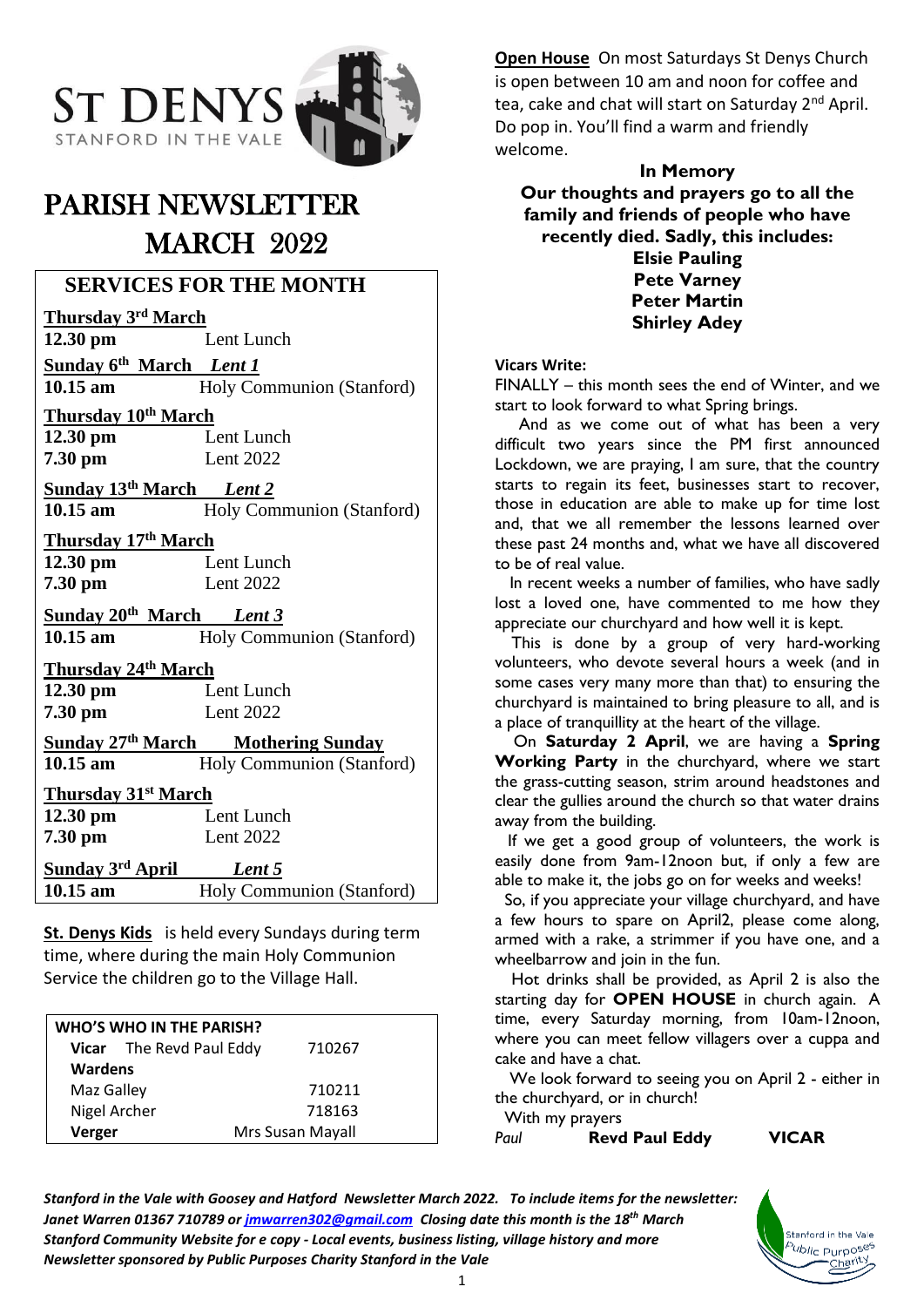#### **Thank You – Pete Varney**

Gladys, Yvonne, Carole & Sara would like to pass on their sincere thanks for all the kind messages, cards, flowers and condolences received after the sad, recent passing of Pete Varney. Also, for the generous donations of £238+ from the service and the continuing online donations made to Sobell House Hospice in remembrance of Pete. To know he was well loved in the village by so many, means so much'

#### **Knitting for Charity**

**Over the past couple of years, I have been inundated with offers of wool to knit up for charitable causes. Not a great knitter myself, I have encouraged a few friends to help me out with reducing the 'stash' of yarn that has been donated. However, we don't seem to be knitting quickly enough as my wardrobe is still 'bulging'! SO ... I am making an APPEAL** - **Is there anyone out there who enjoys knitting, or crochet, and would like to give us a hand to increase our output? We knit a large variety of items - from mini hats for Age UK: to hats, scarves and gloves for people who are homeless; clothes for babies and children, toys and anything else that we deem saleable, to raise money for those in need.** 

**If you feel that you would like to know more about what we do, or are able to help us out in our quest to allow me to reclaim my wardrobe, then just phone me, Jan, on 01367 710724 Thank you.**

#### **MENTORING MEN**

Two statistics hit me from a newspaper feature at the start of this year. The biggest killer of men under 40 in the UK is Suicide and, the average male has less than three close male friends they talk to regularly!

 By and large, women are more sociable and have more friends. They are often better at expressing their feelings. Men, on the other hand, bottle things up, rarely go to the GP, are good at hiding their emotions and don't process their emotions.

 For the past decade, this has been a key research area of mine. I've read well over 200 books and academic articles on these and related issues of male identity, and I am a Fellow of the RSA, working with other Fellows on ways we can help encourage boys to change the environment and culture and to be more open.

 One of the biggest needs for men is to have a trusted, confidential Mentor. Someone who will journey with them through the various transition points of life where men often have little help. These are:- Boyhood to manhood (especially if no male role model/father figure at home), manhood to fatherhood, midlife change (often around 35- 55), pre-retirement/retirement and bereavement.

 In the 9 years I've been vicar here I've helped countless men (as well as women) - often encouraged by their wife, partner of GP to come and see me.

 If you are a male villager, struggling with an issue and have no one to talk to or, maybe you are at a transition point in your life - maybe considering a change in career or a new focus, and you'd like to talk things through, identify the hurdles and how to get around them, I'd be very happy to meet with you for 40-minute Mentoring sessions in confidence. These are typically done via zoom at present, but have also been done on a walk, or over a pint at the Horse & Jockey! If you'd like support, or know a man who does, please email me at [vicar@stdenys.org,](mailto:vicar@stdenys.org) or call 01367 710267. Revd Paul Eddy, Vicar

Kind regards Paul Revd Paul A Eddy, FRSA, MCIPR

#### **The next Parish Council Meeting is on Wednesday 2<sup>nd</sup> March 2022**

Venue to be confirmed - check noticeboards or Parish Council website for details. Members of the public are welcome to attend.

### **Lent Lunches**

At lunchtime on **Thursdays in Lent**

*In the church, 12.30-1.30 on 3 rd, 10th, 17th , 24th, 31st March and 7th April* Snack lunch of home-made soup and bread *Come and join us*

## **Stanford in the Vale, Repair Cafe**

The Repair Café is now opening on the first Saturday in the month from 12.00 – 2.00pm in the Coffee Shop – **Saturday 5 th March**. People can bring along their broken items such as toasters, table lamps, garden shears for sharpening etc. We also carry out safely checks on electrical items i.e. PAT test. We make no charge for our work, but a donation is acceptable You can bring items to one of two houses; we can then distribute the item/s to one of our repairers. For more information contact:- Derek Sayers 2 Hunters Field, Email [reco@clara.co.uk](mailto:reco@clara.co.uk)

or Bill Hart Silkie, Chapel Road Email is [stanfordrepaircafe@silkie.co.uk](mailto:stanfordrepaircafe@silkie.co.uk)

**St Denys' Church Invites you to A Women's Breakfast. Saturday 5 th March 2022 Venue: Stanford in the Vale Large Village hall Time: 8.30am for an 8.45am start.**

Talk by Mandy Patterson: "Expressing Faith through Art." Booking is essential as Covid safety measures will be in place and seats are limited. We also ask that you take a lateral flow test the evening before you come. Please leave a message on 01367718163, sign up in Church or email the Breakfast Team via

[Womensbreakfast@stdenys.org](mailto:Womensbreakfast@stdenys.org) for further details

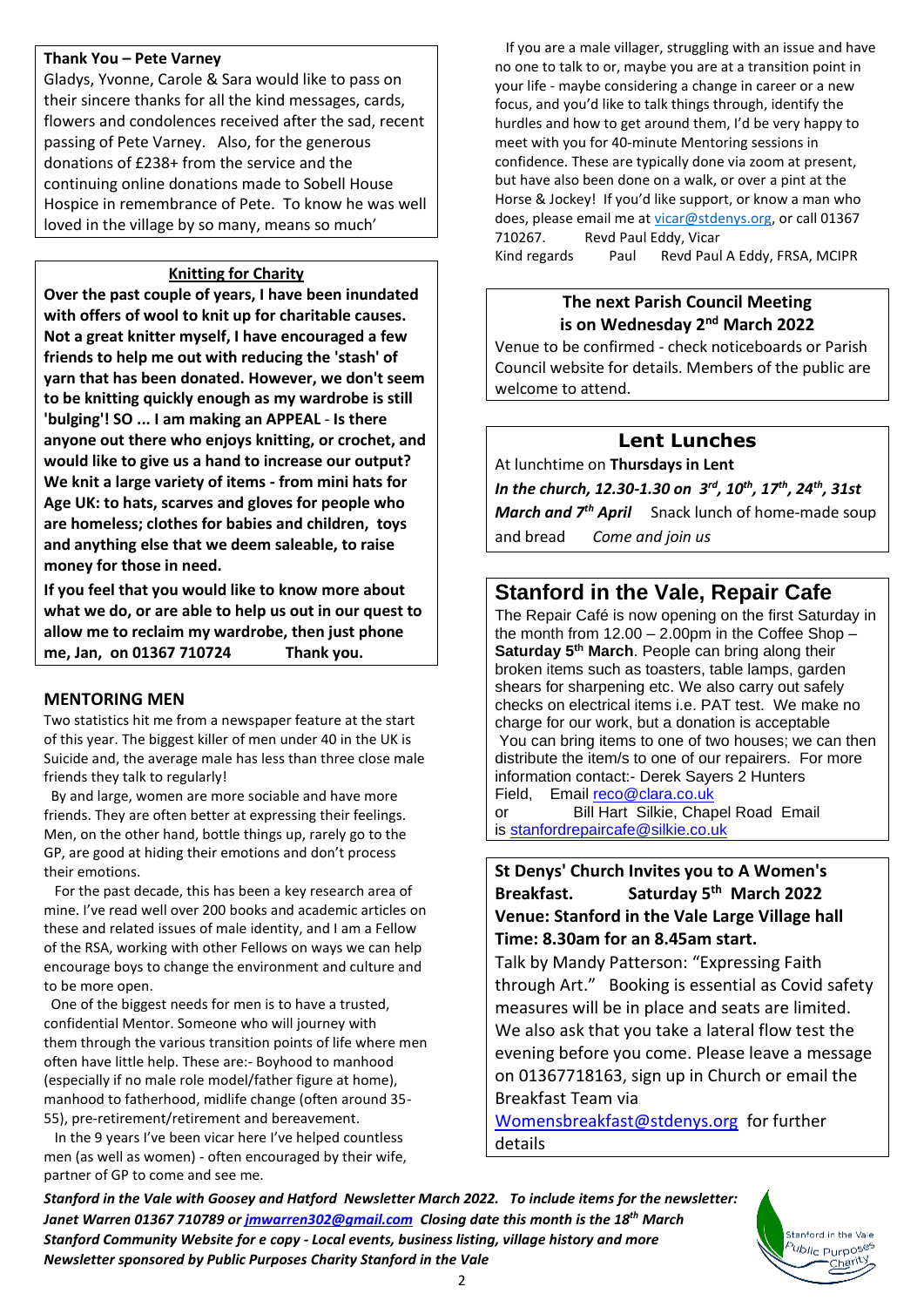**Stanford in the Vale Local History Society Wednesday 9th March at 7.30 in the Large Village Hall** COME ALONG AND LISTEN to 'The Romans of Oxfordshire' with Marie Louise Kerr Visitors welcome

# **FARINGDON & DISTRICT U3A MEETING ON 10 THMARCH**

Our January Japes had to be cancelled due government restrictions and our concern for the health of our members. The overwhelming response to an e-mail requesting names of people wishing to attend the lunch told us how keen people were for life to return to normal. We are therefore delighted to announce that we are holding the lunch as **March Merriments on Thursday 10th March at 12 noon for 12.30pm**. People who have already booked will have been contacted and numbers have been made up to a safe figure.

The afternoon talk will proceed as usual with the talk taking place in the Corn Exchange at 2.30pm. Members are welcome to come to listen to the talk if they have not been to the meal. The speaker is Phil Holt, a retired air Traffic Controller; his talk is entitled "Keep calm – I am an Air Traffic Controller". He covers the history and development then talks about present day flying. This humerous, yet factual, presentation will fascinate everyone so, prepare for take-off! Refreshments will follow as usual.

# **STANFORD IN THE VALE WI**

Th**e** next meeting is our AGM on **Wednesday 16th of March at 7.30 pm in Stanford in the Vale Village Hall.** After refreshments we are having a regifting session when you can exchange any unwanted presents, etc. for items perhaps more to your taste. Bring up to 5 articles. Enquiries ring Joan 01367 710562.

# **CHATTERBOX every Thursday**

We are open again every Thursday **10.00 – 12 noon In the Small Village Hall.** We look forward to welcoming everyone- old friends and new – to join us to share coffee/tea etc and chat!

# **HATFORD JUMBLE SALE**

**Saturday 19th March 2022**

## **2pm to 4pm in**

# **Stanford in the Vale Village Hall**

Bargains galore at our first Jumble Sale In two years including: nearly new clothes, jewellery, books, toys, bric-à-brac, cake stall, etc. plus a bumper raffle with super prizes and homemade refreshments. All profits in aid of St. George's Church Preservation Fund. Any inquiries please ring Joan 01367 710562 or Pam 01367 710593

# **Stanford Gardening Club**

The next meeting will be on **Wednesday,** 

# **March 23rd in the Village hall at 7.30pm.**

The speaker will be Katherine Bradley. Her subject will be "19th Century Gardens - including Waterperry". Refreshments and a Raffle. Visitors will be welcome for a £3.00 entry fee. For more information contact Rosemary Packer. Tel. 01367 710445

### **Gardening Tips for March**

Net vegetable crops to keep birds off. Prune winter flowering shrubs that have finished flowering. Divide snowdrops and replant "in the green". Prune Wisteria. Prune hardy evergreen hedges and renovate overgrown deciduous hedges.

Prune roses.

# **Stanford in the Vale Village Hall Grand Quiz Night Saturday 26th March** £20 per team of 4 if booked in, or £25 at the door, both including ploughman's supper. **Doors open 7pm for 7.30pm** Raffle and Bar Contact: J. Warren 01367 710789 Jmwarren302@gmail.com

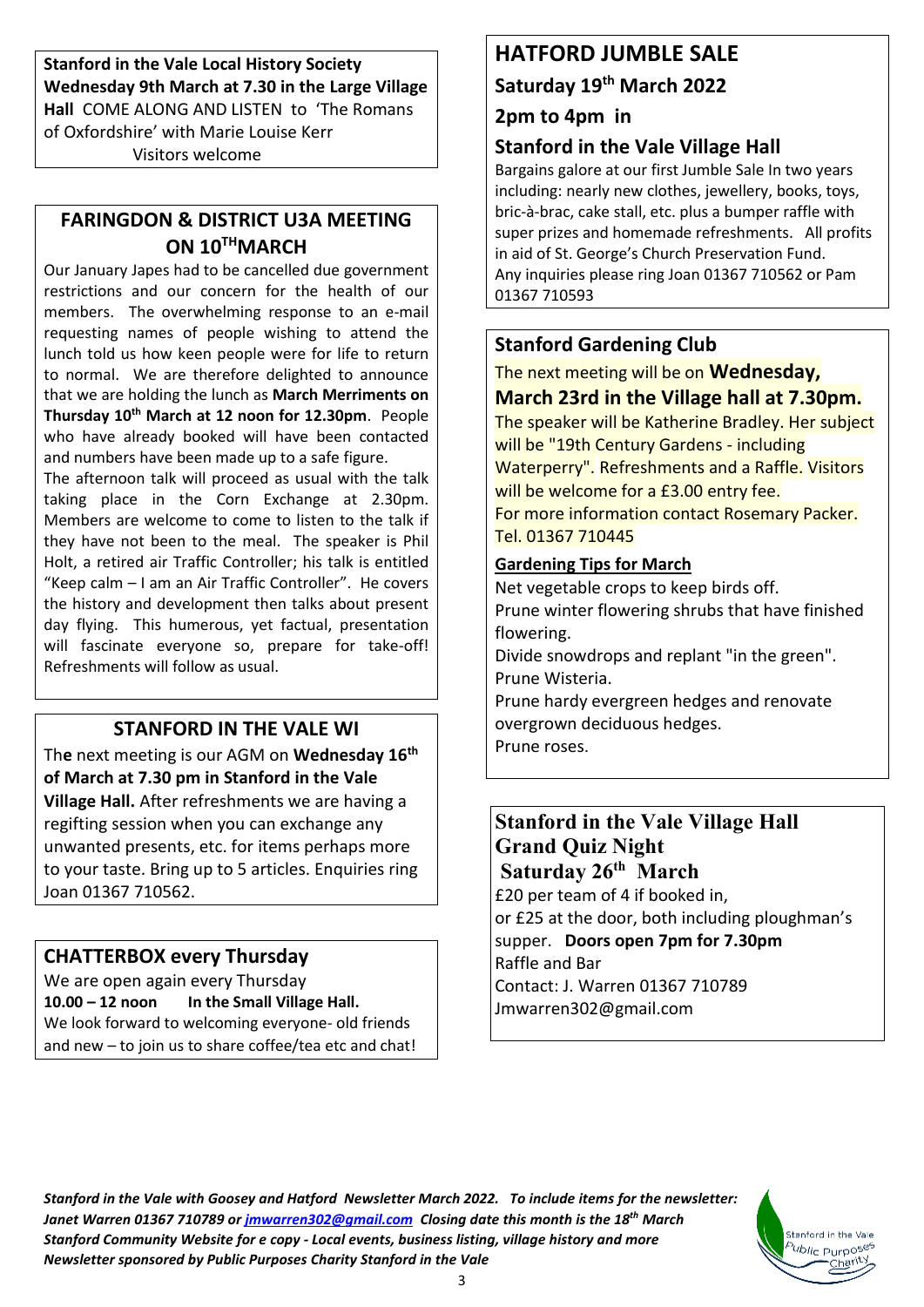# **Churchyard Working Party Saturday 2nd April 2022 – 9.30-**

**3.30pm Can you spare some time on 2nd April to help maintain our Churchyard? Main tasks will be collecting broken branches, pruning and trimming. Longer grass areas may need strimming and also mowing. We had an excellent time in October last year so hope we can repeat that experience. If interested please email [cpngill46@gmail.com.](mailto:cpngill46@gmail.com) 01367 718224 Hope to see you there!! Peter Gill- St Denys Church**

# **Diary dates for 2022**



 **Village Celebrations for the Queen's Platinum Jubilee** 

# **Sunday June 5 th 2022 12.30 – 5.00 pm On the football field.**

Plans for a **Big Lunch** plus other entertainment are underway. Villagers are invited to make any celebration suggestions by e mailing Tina - [tjenkinssitv@gmail.com](mailto:tjenkinssitv@gmail.com)

# **Stanford Summer Festival**

**Saturday 18 th June and Sunday 19 th June 2022 Flower Festival Theme: 'Thank You'** as so much to be thankful for this year - Health; nature; sea; animals; neighbours etc

Any local craft people who would a stall to sell their goods on the Green either on the Saturday or Sunday please e mail Janet –

[jmwarren302@gmail.com](mailto:jmwarren302@gmail.com) for further information.

# **Pre-school news – March**

We have had a busy term at the Pre-school. We have been taking part in the RSPB Birdwatch. The children used the binoculars to spot birds in the garden and then identify them using pictures of the most common birds. They made marks to record how many they saw, and we encouraged them to predict which bird would visit our garden the most.

With the very windy weather and linked to a story we have been reading the children enjoyed making their own kites and flying them in the garden. We also made dens to 'hunker' down out of the wind and rain. We have been talking about keeping fit and made indoor and outdoor obstacle courses, observing what happens to our bodies when we exercise. This led onto lots of discussion about the heart and how it works.

The Pre-school operates a waiting list. If you are interested in registering your child with us please visit [www.stanfordpreschool.org.uk](http://www.stanfordpreschool.org.uk/) and complete a Pre-Registration form or contact the Pre-school on 01367 718696



# Stanford in the Vale CE Primary School

Reported by the School Council:

Year 1 – Holly & Isabel N,

Year 2 – George & Phoebe,

Year 3 – Bella,

Year 4 – Harry & Merryn,

- Year 5 Edward & Faith,
- Year 6 Orlaith & Ruby

This has been a long and busy half term.

# **Stanford's Got Talent**

On Tuesday 25th January, we held our annual Stanford's Got Talent. Well done to all the performers, who wowed us with their talents! We had singers, dancers, comedians, instrumentalists, and gymnasts. It was an amazing night, and the audience were astounded by the amount of talent on show. Thank you and well done to all the performers - you were true stars and demonstrated such confidence.

# **Girl's Football**

On Wednesday 9th February the girls football team—Skye, Ella, Aimee, Freya, Frankie, Paige, Beth and Faith played against Goring CE Primary School. We did the best we could. We did lose 4-1 but we had so much fun and everyone enjoyed it very much. At the end of the first half the score was 0-1 but in the second half we were really tired.

> Stanford in the Vale <sup>5</sup>ublic Purpo<sup>ses</sup> Charity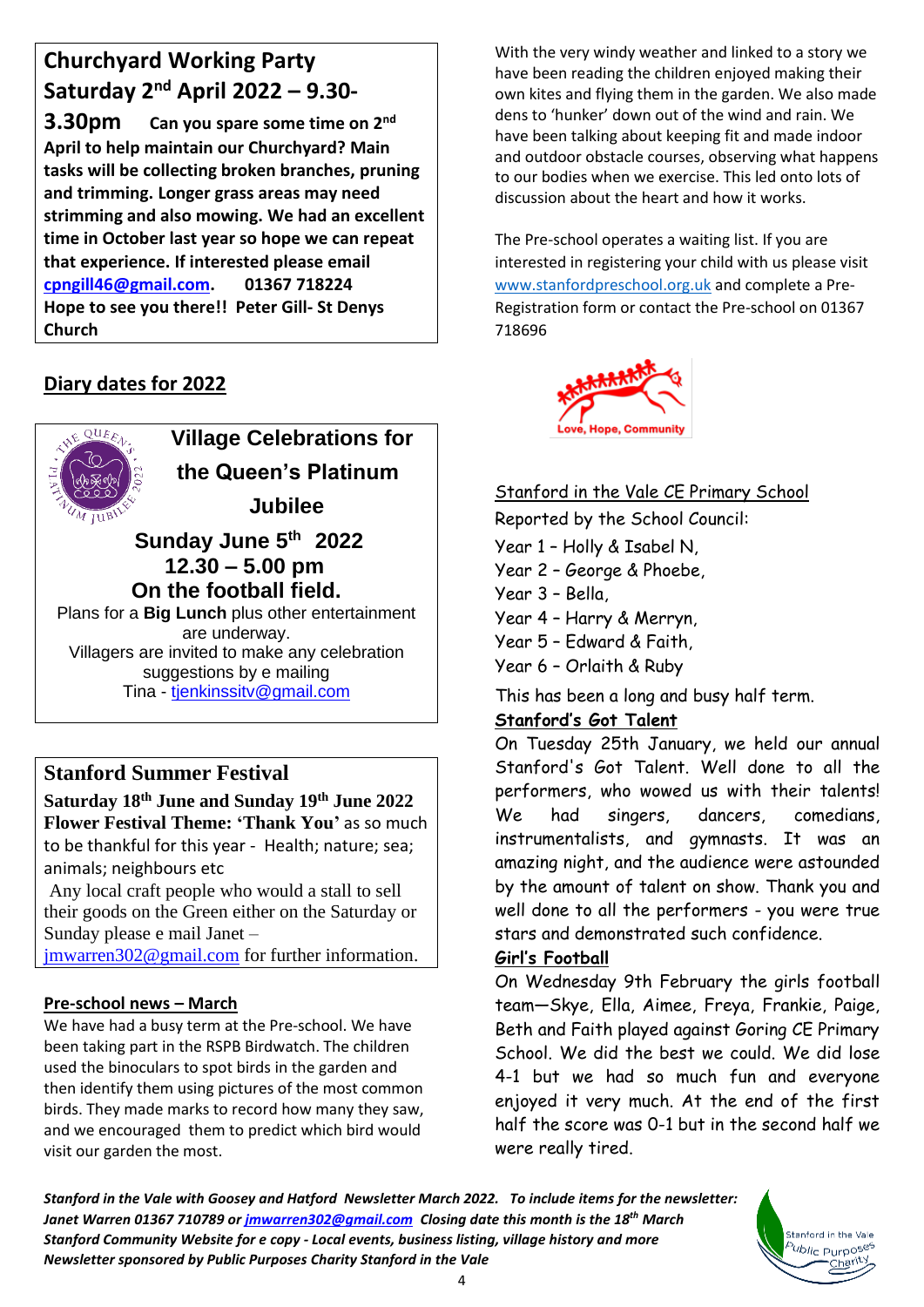On Wednesday 16th February the girls football team— Skye, Ella, Aimee, Freya, Frankie, Paige, Beth and Faith played in a tournament at St James School. There were six teams involved and we came fifth. Wantage 0-2 (Frankie scored both goals). Grove 2-0. Charlton 3-0. Wantage A 1-1 (Frankie scored). St James 1-0. It was really good fun and we scored lots of goals. We can't wait for the next game, now we are getting used to our team! We loved it!

## **Number Day**

On Friday 11th February, we celebrated Number Day. We used this opportunity to launch our journey into Timestable Rockstars and Numbots. Numbots is aimed at the younger children and helps them on their journey to secure the concepts of addition and subtraction. Timestable Rockstars supports the children on the next stage of their maths journey helping them to understand multiplication and division facts. These are crucial building blocks into more difficult concepts in maths. We started the day with our launch assemblies. The children were given the red-carpet treatment, hounded by paparazzi on their arrival, enjoyed singing dancing and acting like a rockstar. We also raised £120.45 for the NSPCC.

### **Safer Internet Day**

On Tuesday  $8<sup>th</sup>$  February the children celebrated Safer Internet Day, coming together to explore respect and relationships online. Using the internet safely and positively is a key message that we promote in our school, and celebrating Safer Internet Day is a great opportunity for us to re-emphasise the online safety messages we deliver throughout the year.

**Foundation** – We have been learning some diagraph sounds – reading them, saying them and writing them. For the Chinese New Year, we made lanterns, fans and did some Chinese writing. Sophie even brought in some Chinese New Year Cards. Our book, Seren's Seasons has taught us about the four seasons, and we have even learnt a song about it.

**Year One** – We have been learning about the seven continents – what they are like, the

population and key features. We have started swimming at Faringdon Leisure Centre and are doing really well. Within our maths lessons we have been adding numbers and counting backwards and forwards.

**Year Two** – We said a sad farewell to Mrs Scanlon but a warm welcome back to Mrs Webb. We have been learning about Australia's weird creatures as well as the States of Australia. Maths has seen us creating tally charts and pictograms of birds, insects and trees.

**Year Three** – We got to make our own chocolate bars and designed and made the wrappers for them. In Maths we are learning to use the column method for multiplication and are developing our understanding of fractions. Based on sweets and Roald Dahl's Dirty Beasts, we have written Haiku poems.

**Year Four** – Our dragon eyes look amazing. We designed them, sketched them, produced them in pastels and then clay, which we have now painted. Our tennis and tag rugby skills have developed. We are currently reading and working on the text Beowulf and writing our own Viking stories based on 'How to train a dragon.'

**Year Five** – It has been really interesting listening to everyone's homework projects about different Scandinavian Countries. In Art we have been developing our understanding of dimension and perspective and applying colour through our work with lego bricks. Our hockey skills have developed, and we are now able to dribble, pass, shoot and tackle.

**Year Six** – We have learnt how to play a Mayan ball game called Pok-A-Tok and our now writing instructions to inform others. We have now performed and recorded our Hip Hop Dances which will be shared during Sharing Assembly. In RE we have been considering the question, does the way people dress express their beliefs?

Please do look on our school website for more information about what we have been doing.

We have a few spaces in Foundation and Year 5. If interested, please do contact Oxfordshire County Council admissions.

> Stanford in the Vale Public Purpos<sup>es</sup> Charity

Thank you for reading our report. Take care and keep safe.

*Stanford in the Vale with Goosey and Hatford Newsletter March 2022. To include items for the newsletter: Janet Warren 01367 710789 or [jmwarren302@gmail.com](mailto:jmwarren302@gmail.com) Closing date this month is the 18th March Stanford Community Website for e copy - Local events, business listing, village history and more Newsletter sponsored by Public Purposes Charity Stanford in the Vale*

5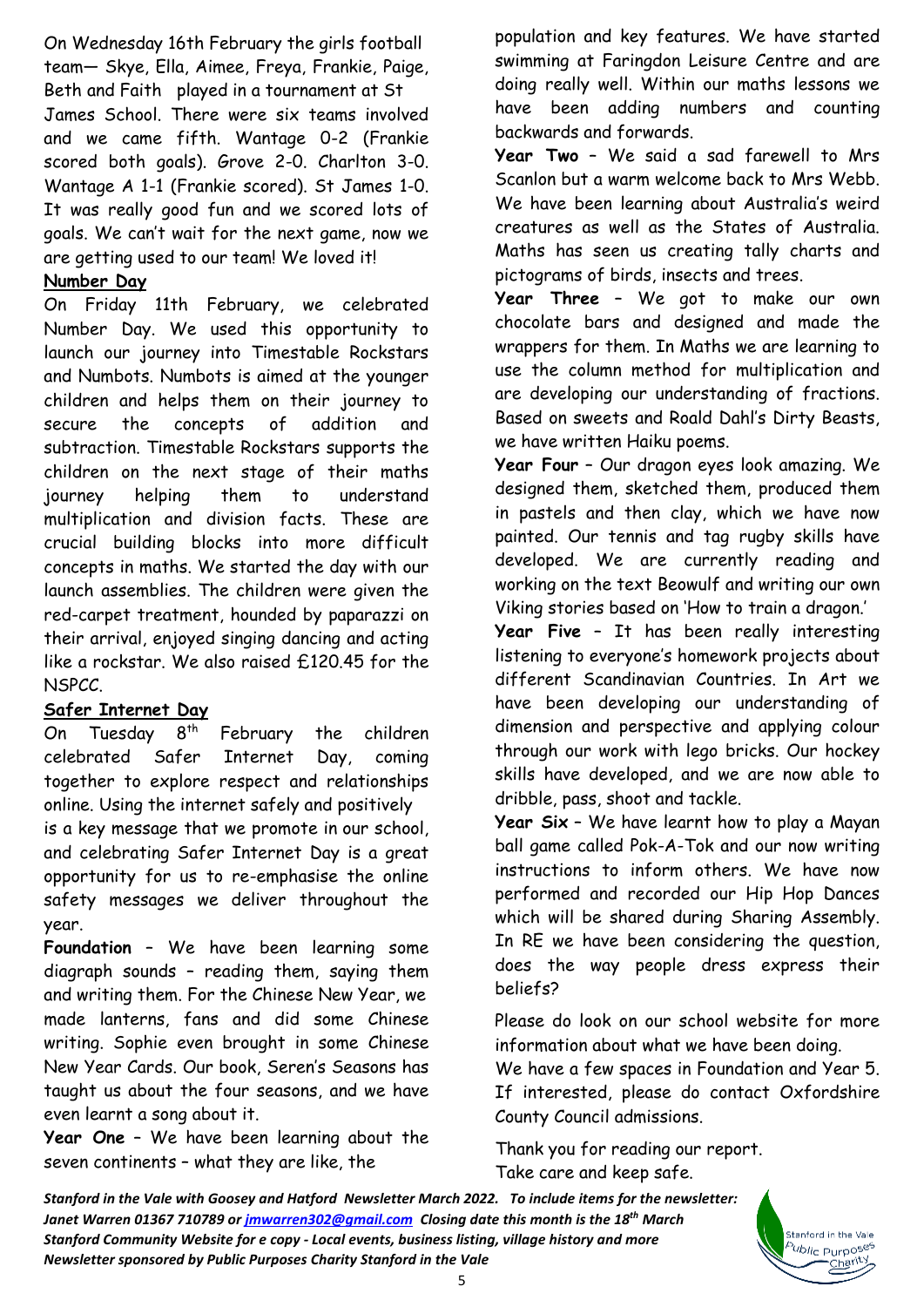# **STANFORD IN THE VALE PARISH COUNCIL**



# **NEWS** *UPDATE* **March 2022**

**Some Parish Council information got lost in last month's newsletter hence this extra sheet.**

### **New Parish Clerk**

We are delighted to announce that we have appointed Claire Lewis as the new Clerk to the Parish Council. Some of you may know Claire already as she is Chair of the School Governors and was one of the instigators of the Stanford Helpers Covid-19 mutual-aid group that has been supporting parishioners throughout the pandemic. In addition to her local knowledge, Claire brings a wealth of experience to the Parish Council accrued during a career in programme management.

There will be a period of transition while Claire settles into her new role, and we will endeavour to make this as seamless as possible from the point of view of the services the Council provides. As ever, contact details for the Clerk and all councillors are listed on the Parish Council website – [https://www.stanfordinthevalepc.co.uk](https://www.stanfordinthevalepc.co.uk/)

### **Councillor Vacancy**

Following the resignation of Cllr. John Williams, we have a vacancy for a councillor to join our dedicated team of volunteers. We are looking for someone with knowledge and interest in local affairs who is willing to represent the council and our parishioners. You will need good interpersonal skills and the ability to communicate clearly both orally and in writing. Experience of working with public bodies or voluntary/community groups would be an advantage but is not essential as relevant training will be offered. You will be expected to attend our monthly council meetings, held on the first Wednesday of the month in the evening. If you're interested in finding out more or wish to register your interest in the role, please contact our parish clerk, Claire Lewis at: [clerk@stanfordinthevalepc.co.uk.](mailto:clerk@stanfordinthevalepc.co.uk)

## **Skate Park Repairs**

We have now appointed a contractor to repair the damaged equipment in the Skate Park. The cost of repairs is being fully funded by a grant to the Parish Council from the Stanford in the Vale Public Purposes Charity [\(https://ppcstanford.org\)](https://ppcstanford.org/). Our best estimate at the moment is that the work will be carried out in the spring, but the date is subject to some uncertainty due to the supply chain problems many contractors are experiencing as a result of the pandemic. We realise the park is wellused and an important facility for young people in the village, and we hope to have everything back up and running as soon as we can.

# **Play Area Swings**

We have also engaged a contractor to repair the broken swings in the play area. Again, the date for the repair is subject to some Covid-related uncertainties but we are pushing for the work to be complete as soon as possible. We are also taking the opportunity to upgrade some of the play area facilities and will also be installing a basket swing in the near future.

# **Speed Indicator Devices**

Having written to affected residents, we are moving forward with our plans to install speed indicator devices in Cottage Road, Joyce's Road, Church Green and the High Street. These will show a individual driver's speed along with a message to alert them if they are exceeding the limit and will be mounted on the highway verge.

The cost of the devices themselves is being met jointly by the Parish Council and a grant from the Public Purposes Charity, while the mounting poles are being funded by Oxfordshire County Council. We have now taken delivery of the devices themselves and are waiting for the poles to be installed.

> Stanford in the Vale <sup>b</sup>ublic Purpo<sup>ses</sup> Charity